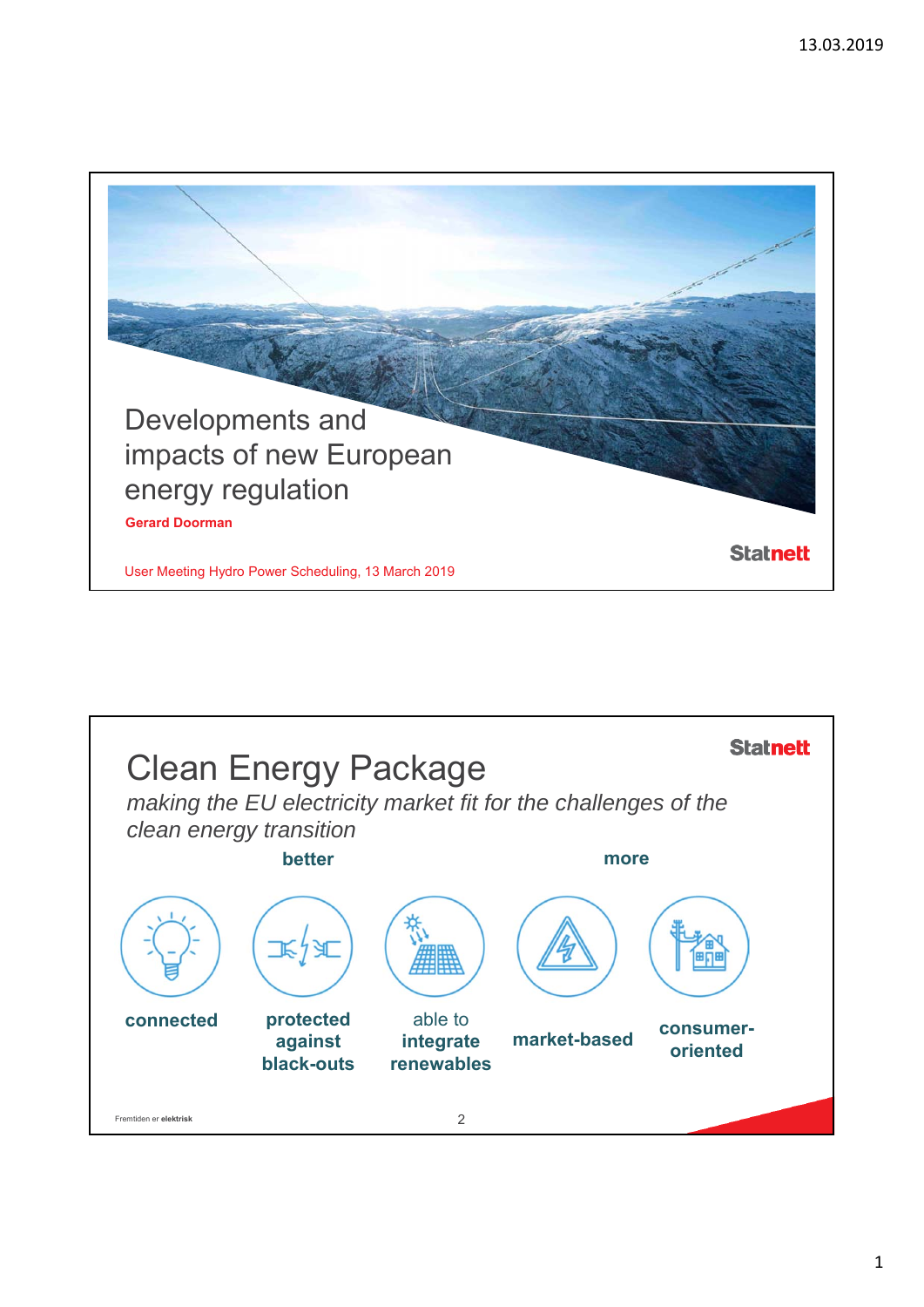

|                                           |                                 |                                        |                                    | <b>Statnett</b>     |  |
|-------------------------------------------|---------------------------------|----------------------------------------|------------------------------------|---------------------|--|
|                                           |                                 |                                        |                                    |                     |  |
|                                           | Status as of 1 January 2019     |                                        |                                    |                     |  |
|                                           |                                 |                                        |                                    |                     |  |
|                                           | European Commission<br>Proposal | FU Inter-institutional<br>Negotiations | European<br>Parliament<br>Adoption | Council<br>Adoption |  |
| Energy Performance in<br><b>Buildings</b> | 30/11/2016                      | <b>Political Agreement</b>             | 17/04/2018                         | 14/05/2018          |  |
| Renewable Energy                          | 30/11/2016                      | <b>Political Agreement</b>             | 13/11/2018                         | 04/12/2008          |  |
| <b>Energy Efficiency</b>                  | 30/11/2016                      | <b>Political Agreement</b>             | 13/11/2018                         | 04/12/2018          |  |
| Governance                                | 30/11/2016                      | <b>Political Agreement</b>             | 13/11/2018                         | 04/12/2018          |  |
| <b>Electricity Regulation</b>             | 30/11/2016                      | <b>Political Agreement</b>             | Pending                            | Pending             |  |
| <b>Electricity Directive</b>              | 30/11/2016                      | <b>Political Agreement</b>             | Pending                            | Pending             |  |
| <b>Risk Preparedness</b>                  | 30/11/2016                      | <b>Political Agreement</b>             | Pending                            | Pending             |  |
| <b>ACER</b>                               | 30/11/2016                      | <b>Political Agreement</b>             | Pending                            | Pending             |  |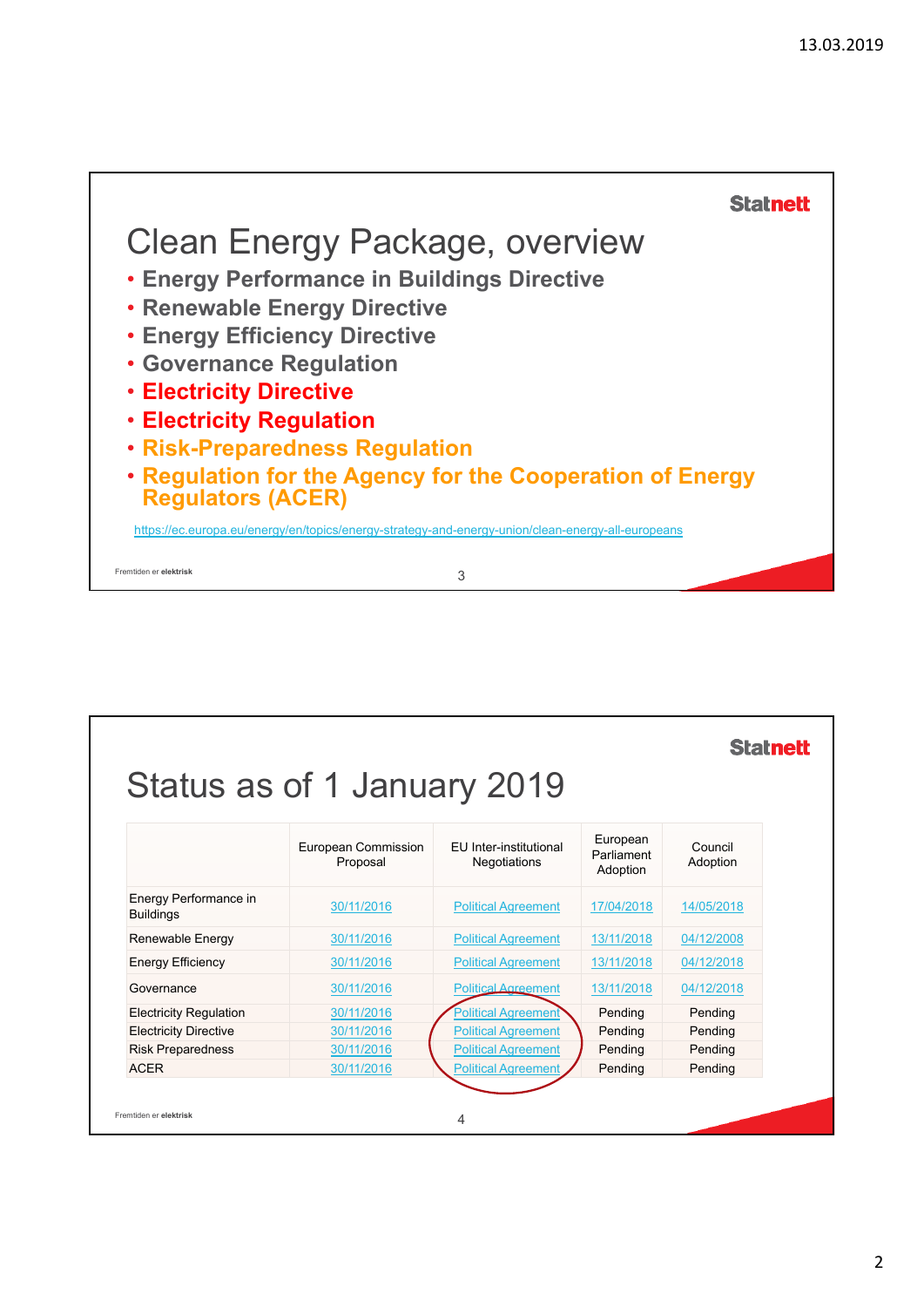**Statnett** 

## Intended impacts



- · allowing electricity to move freely throughout the EU energy market through cross-border trade, more competition and better regional cooperation;
- · enabling more flexibility to accommodate an increasing share of renewable energy in the electricity grid;
- · fostering more market-based investments in the sector, while decarbonising the EU energy system;
- · introducing a new emissions limit for power plants eligible to receive subsidies;
- · improving planning to anticipate and respond to electricity market crisis situations, including through cross-border cooperation.

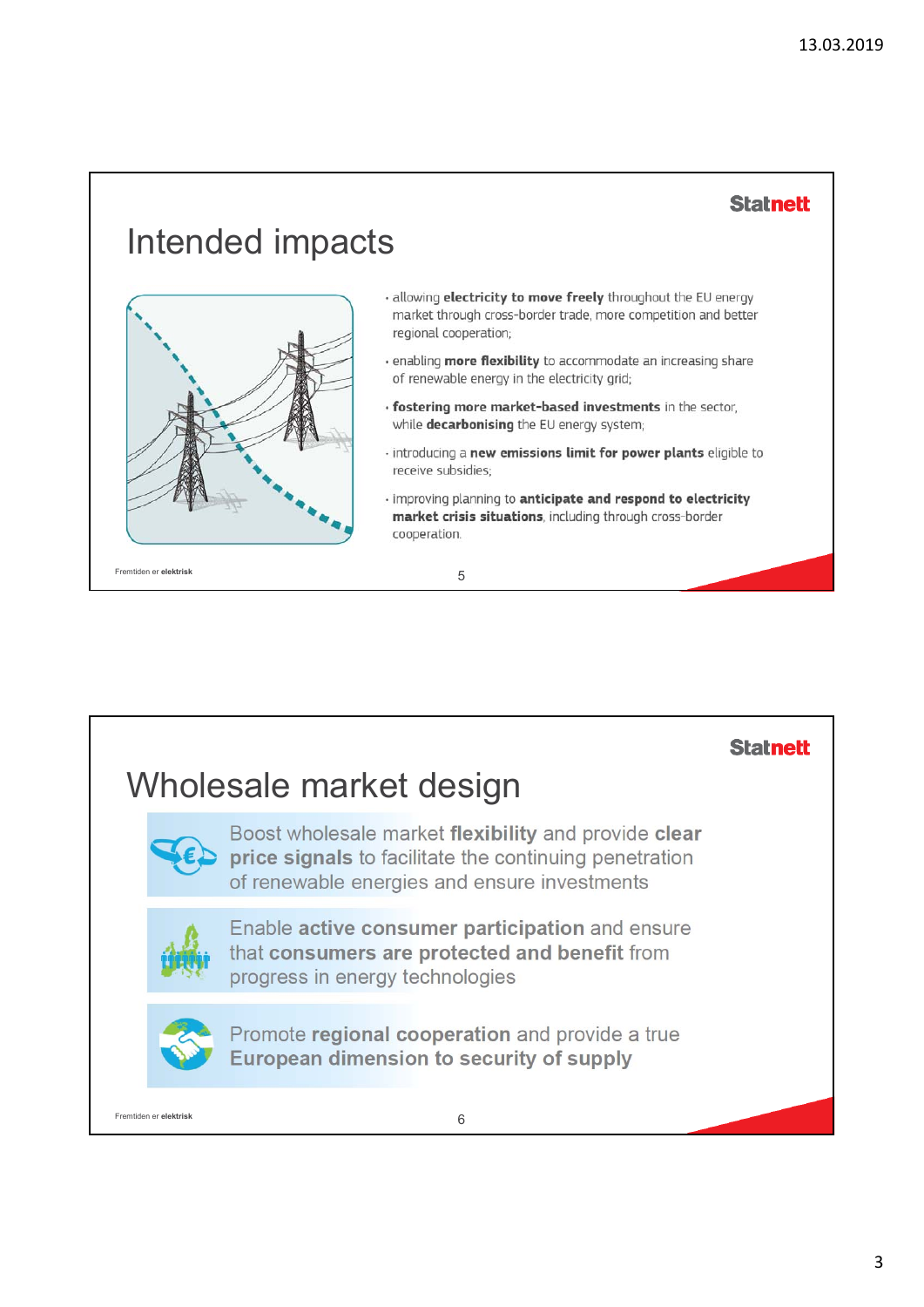

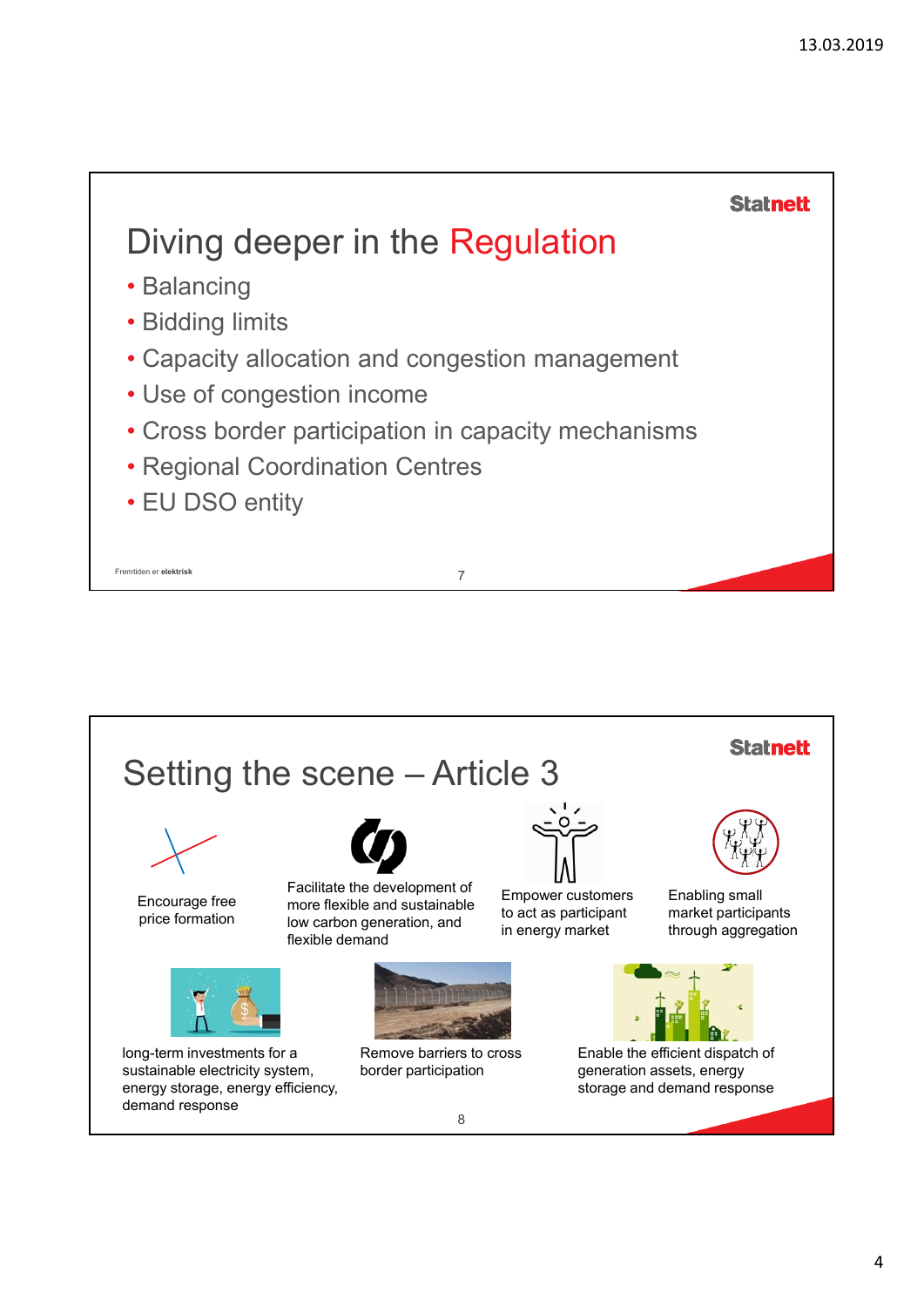

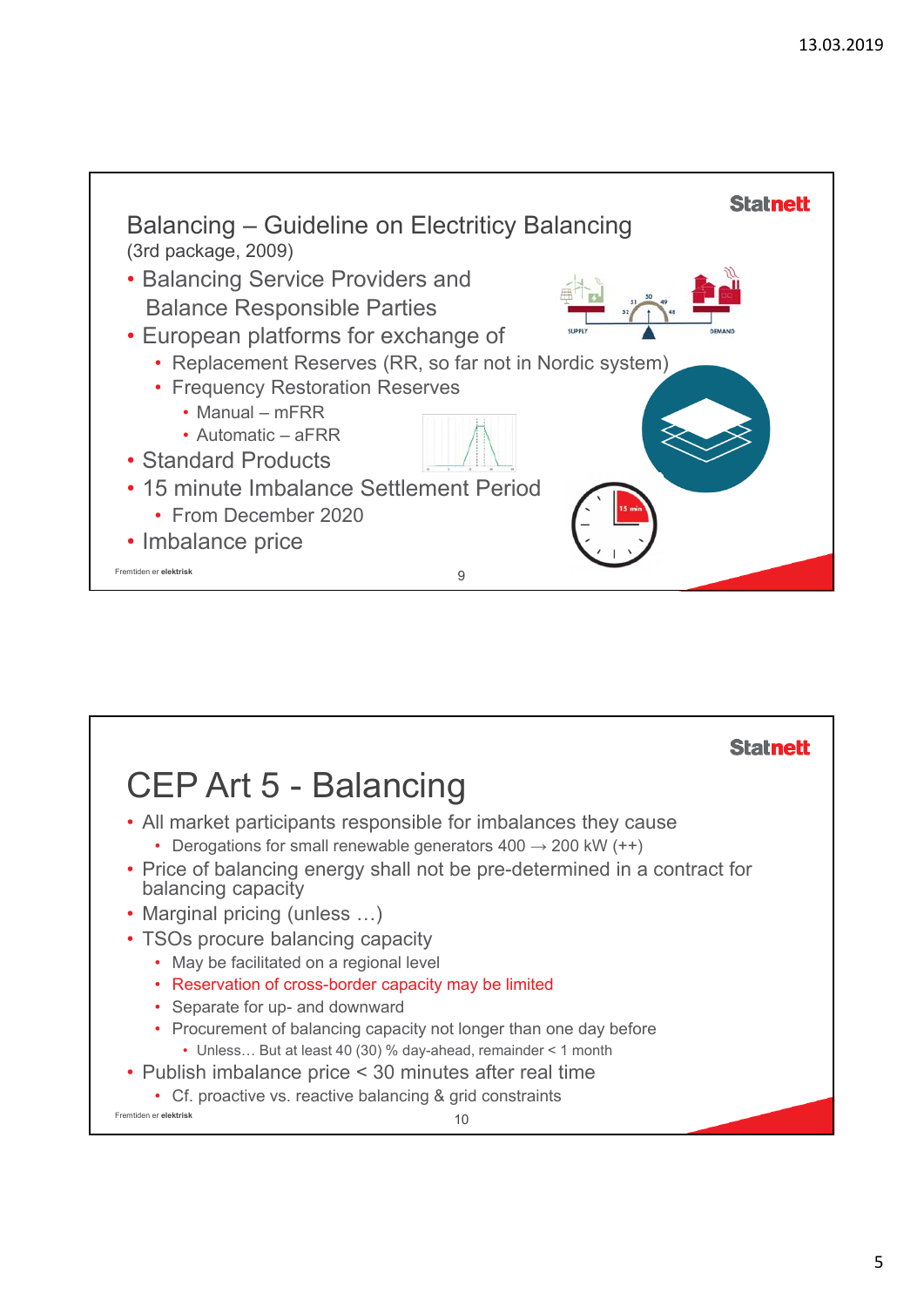



## 6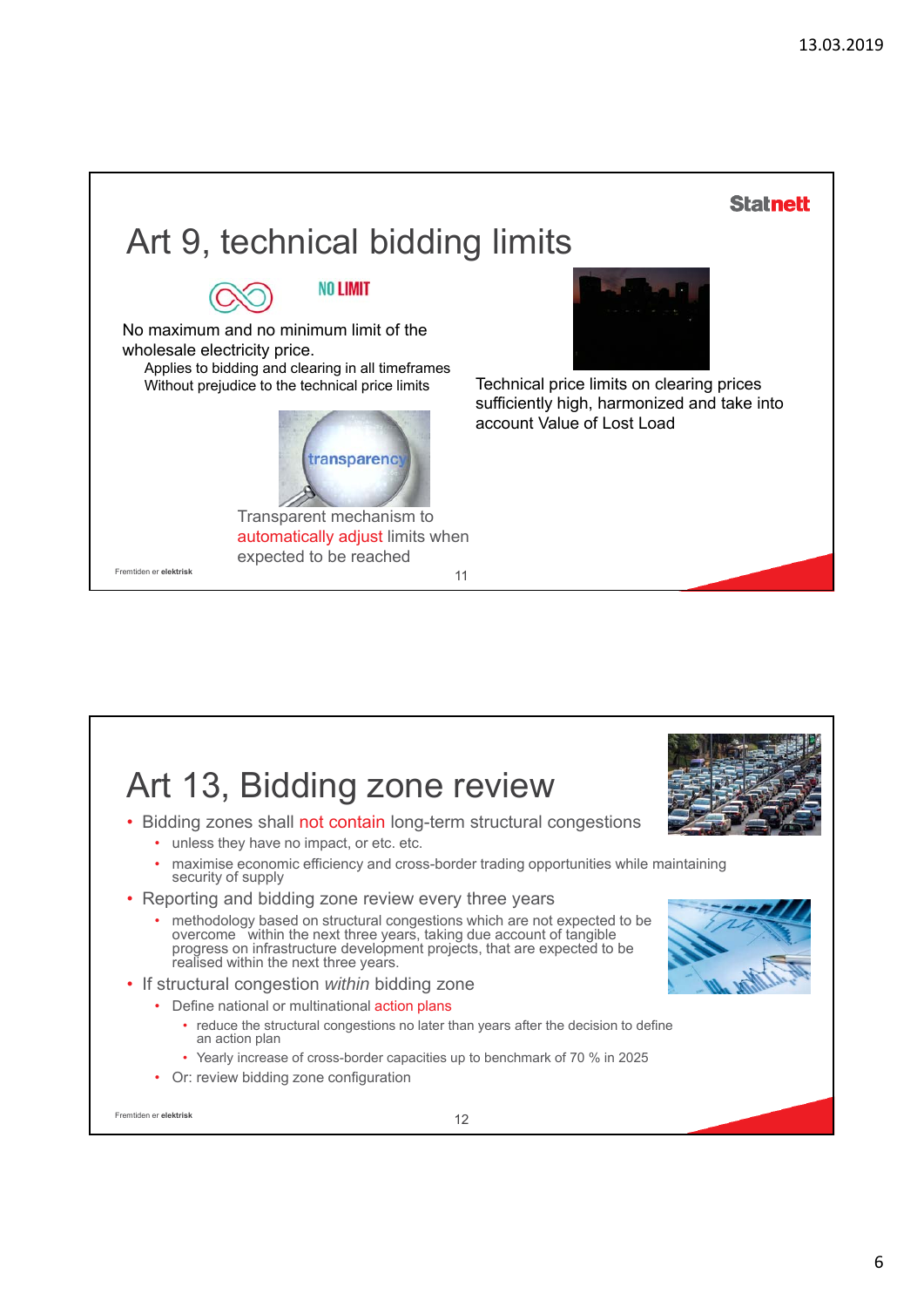

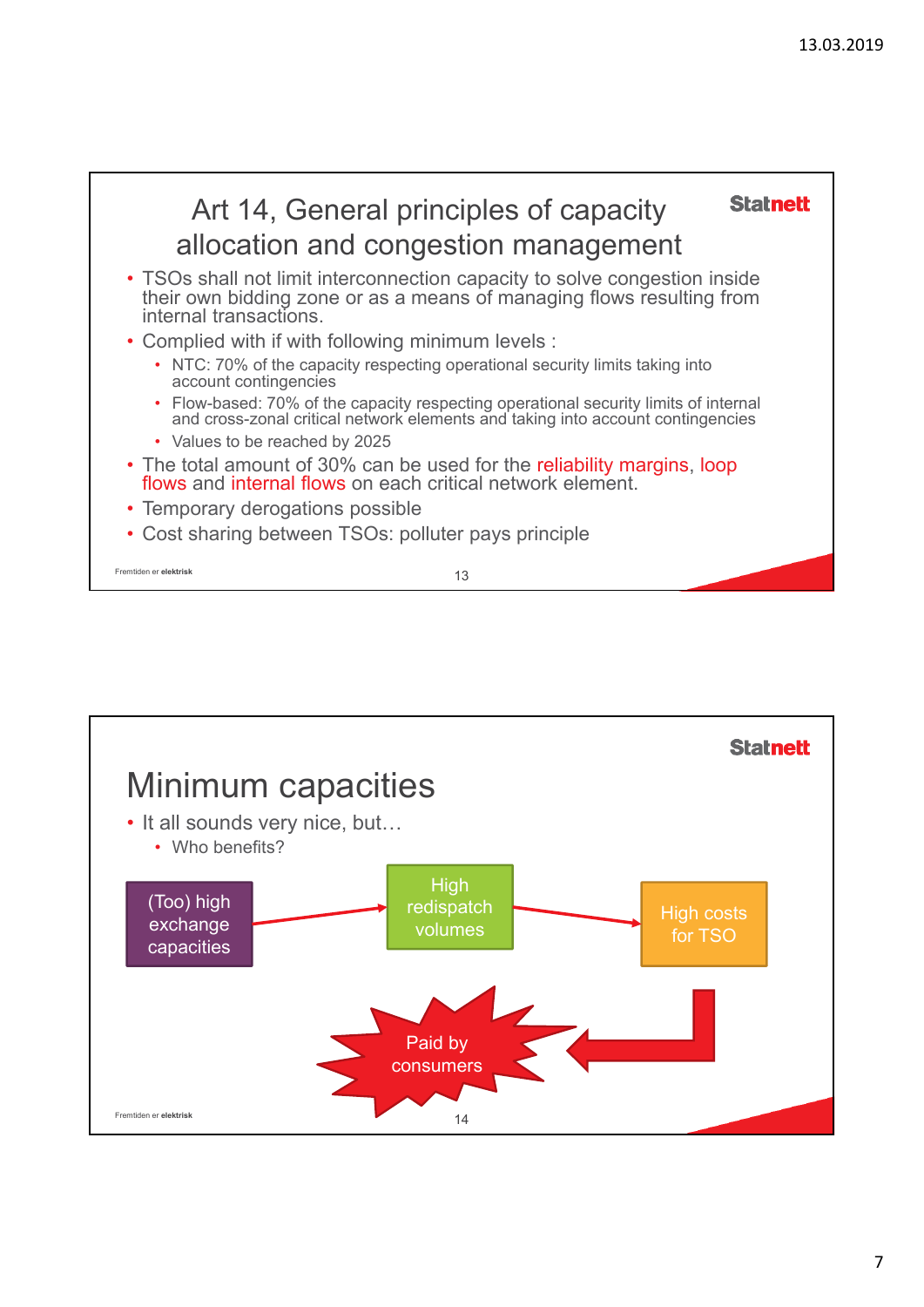

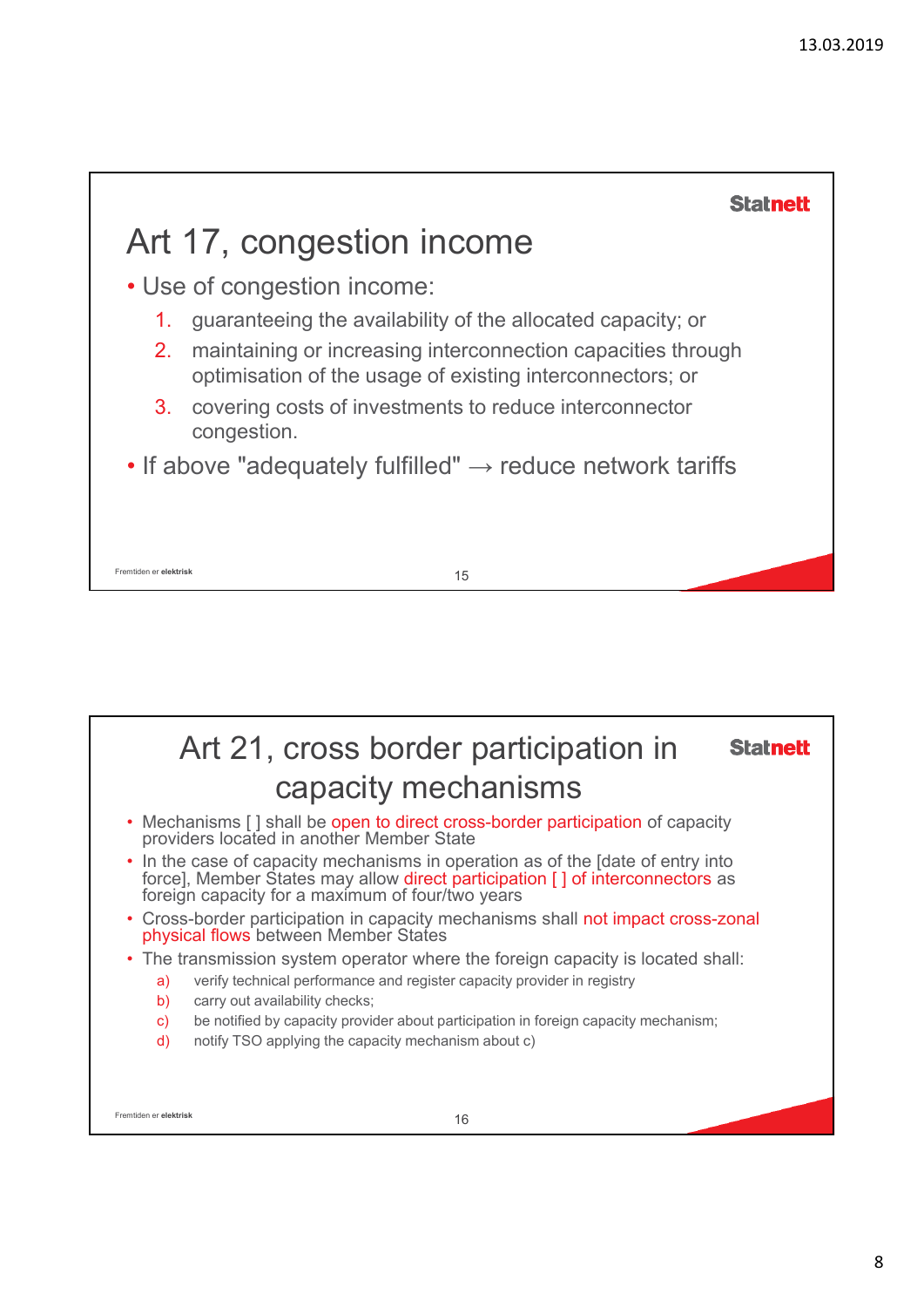